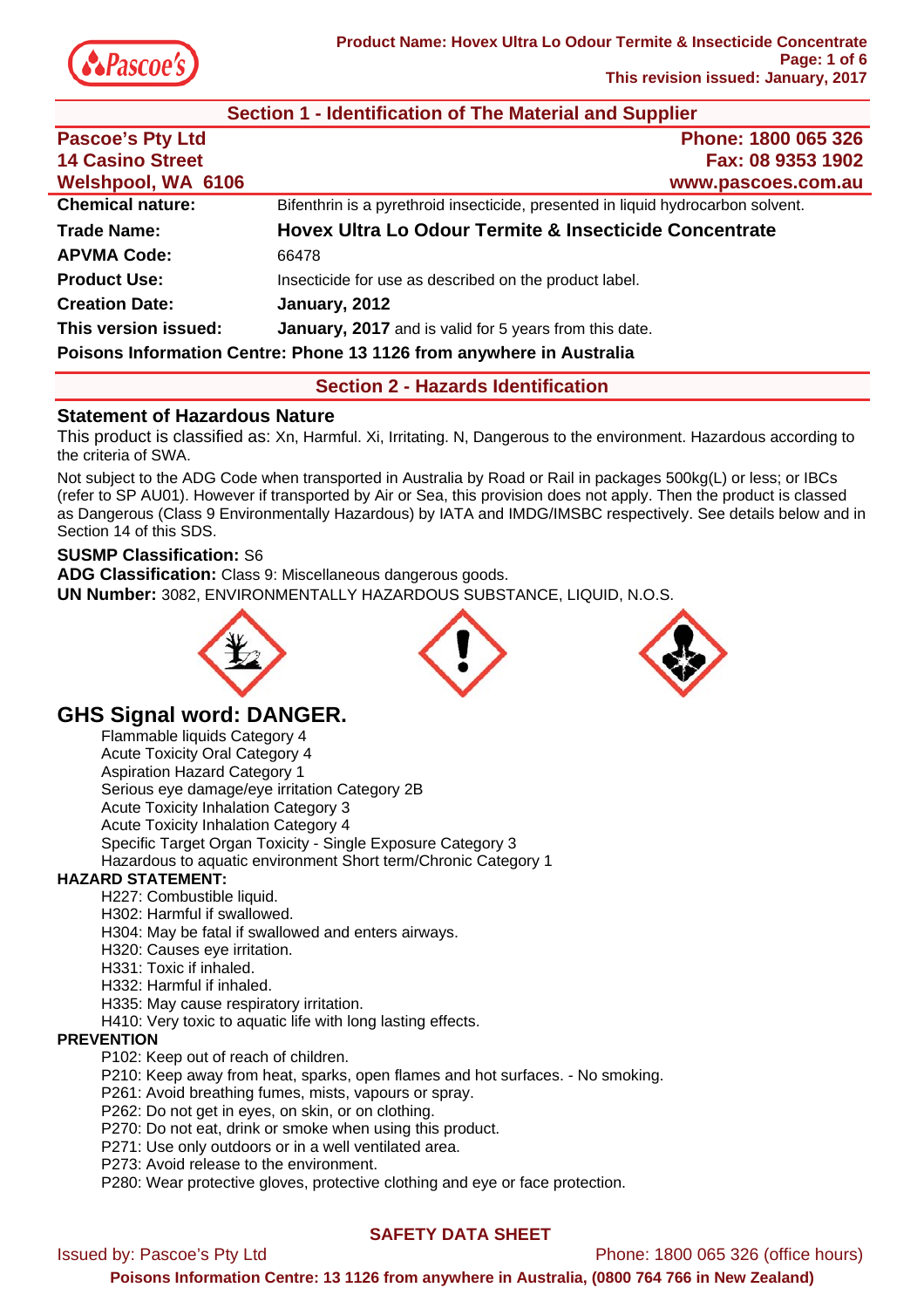

### **RESPONSE**

P352: Wash with plenty of soap and water.

P301+P310: IF SWALLOWED: Immediately call a POISON CENTER or doctor.

P301+P330+P331: IF SWALLOWED: Rinse mouth. Do NOT induce vomiting.

P304+P340: IF INHALED: Remove victim to fresh air and keep at rest in a position comfortable for breathing. P305+P351+P338: IF IN EYES: Rinse cautiously with water for several minutes. Remove contact lenses, if present and easy to do. Continue rinsing.

P337+P313: If eye irritation persists: Get medical advice.

P370+P378: In case of fire, note the following. Alcohol resistant foam is the preferred firefighting medium but, if it is not available, normal foam can be used. Try to contain spills, minimise spillage entering drains or water courses.

### **STORAGE**

P405: Store locked up.

P402+P404: Store in a dry place. Store in a closed container.

P403+P235: Store in a well-ventilated place. Keep cool.

#### **DISPOSAL**

P501: Dispose of contents and containers as specified on the registered label.

## **Emergency Overview**

**Physical Description & Colour**: Clear straw to golden yellow liquid.

**Odour:** Aromatic hydrocarbon odour.

**Major Health Hazards:** Bifenthrin is harmful to mammals when ingested. Large doses may cause incoordination, tremor, salivation, vomiting, diarrhoea, and irritability to sound and touch.  $LD_{50}$ , for Bifenthrin is about 54 mg/kg in female rats and 70 mg/kg in male rats. The formulation also contains petroleum distillate that can cause severe pneumonitis or fatal pulmonary oedema if aspirated. This product is harmful by inhalation and if swallowed, irritating to eyes and respiratory system, if aspirated, may cause lung damage.

| <b>Section 3 - Composition/Information on Ingredients</b> |               |        |                                |         |  |
|-----------------------------------------------------------|---------------|--------|--------------------------------|---------|--|
| Ingredients                                               | <b>CAS No</b> | Conc.% | TWA $(mg/m^3)$ STEL $(mg/m^3)$ |         |  |
| <b>Bifenthrin</b>                                         | 82657-04-3    | 100a/L | not set                        | not set |  |
| Aromatic hydrocarbons                                     | 64742-94-5    | 533g/L | not set                        | not set |  |
| Other non hazardous ingredients                           | secret        | to 100 | not set                        | not set |  |

This is a commercial product whose exact ratio of components may vary slightly. Minor quantities of other non hazardous ingredients are also possible.

The SWA TWA exposure value is the average airborne concentration of a particular substance when calculated over a normal 8 hour working day for a 5 day working week. The STEL (Short Term Exposure Limit) is an exposure value that may be equalled (but should not be exceeded) for no longer than 15 minutes and should not be repeated more than 4 times per day. There should be at least 60 minutes between successive exposures at the STEL. The term "peak "is used when the TWA limit, because of the rapid action of the substance, should never be exceeded, even briefly.

## **Section 4 - First Aid Measures**

# **General Information:**

You should call The Poisons Information Centre if you feel that you may have been poisoned, burned or irritated by this product. The number is 13 1126 from anywhere in Australia (0800 764 766 in New Zealand) and is available at all times. Have this SDS with you when you call.

**Inhalation:** If symptoms of poisoning become evident, contact a Poisons Information Centre, or call a doctor at once. Remove source of contamination or move victim to fresh air. If breathing is difficult, oxygen may be beneficial if administered by trained personnel, preferably on a doctor's advice. DO NOT allow victim to move about unnecessarily. Symptoms of pulmonary oedema can be delayed up to 48 hours after exposure.

**Skin Contact:** Wash gently and thoroughly with water (use non-abrasive soap if necessary) for 5 minutes or until chemical is removed.

**Eye Contact:** Immediately flush the contaminated eye(s) with lukewarm, gently flowing water for 20 minutes or until the product is removed, while holding the eyelid(s) open. Take care not to rinse contaminated water into the unaffected eye or onto the face. Obtain medical attention immediately. Take special care if exposed person is wearing contact lenses.

**Ingestion:** If swallowed, do NOT induce vomiting. Wash mouth with water and contact a Poisons Information Centre, or call a doctor.

# **Section 5 - Fire Fighting Measures**

**Fire and Explosion Hazards**: The major hazard in fires is usually inhalation of heated and toxic or oxygen deficient (or both), fire gases. This product is classified as a C1 combustible product. There is little risk of an explosion

# **SAFETY DATA SHEET**

Issued by: Pascoe's Pty Ltd **Phone: 1800 065 326** (office hours)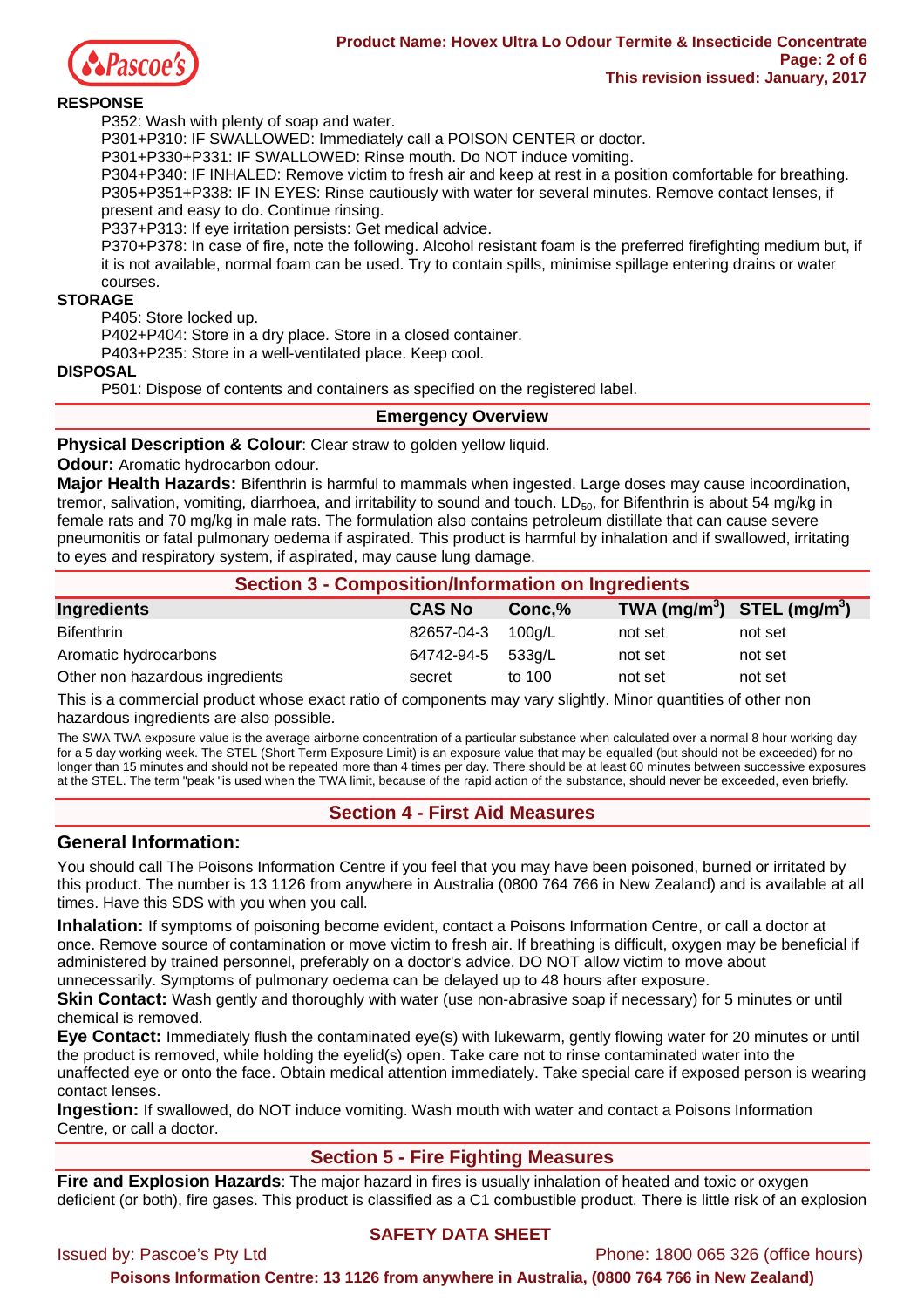

#### **Product Name: Hovex Ultra Lo Odour Termite & Insecticide Concentrate Page: 3 of 6 This revision issued: January, 2017**

from this product if commercial quantities are involved in a fire. Violent steam generation or eruption may occur upon application of direct water stream on hot liquids. Vapours from this product are heavier than air and may accumulate in sumps, pits and other low-lying spaces, forming potentially explosive mixtures. They may also flash back considerable distances.

Fire decomposition products from this product are likely to be toxic and corrosive if inhaled. Take appropriate protective measures.

**Extinguishing Media:** Try to contain spills, minimise spillage entering drains or water courses.

**Fire Fighting:** If a significant quantity of this product is involved in a fire, call the fire brigade. There is little danger of a violent reaction or explosion if significant quantities of this product are involved in a fire. Recommended personal protective equipment is full fire kit and breathing apparatus.

| <b>Flash point:</b>              | 68°C                                                 |
|----------------------------------|------------------------------------------------------|
| <b>Upper Flammability Limit:</b> | No data.                                             |
| <b>Lower Flammability Limit:</b> | No data.                                             |
| <b>Autoignition temperature:</b> | No data.                                             |
| <b>Flammability Class:</b>       | Flammable Category 4 (GHS), C1 combustible (AS 1940) |
|                                  |                                                      |

# **Section 6 - Accidental Release Measures**

**Accidental release:** In the event of a major spill, prevent spillage from entering drains or water courses. Wear full protective clothing including eye/face protection. All skin areas should be covered. See below under Personal Protection regarding Australian Standards relating to personal protective equipment. Suitable materials for protective clothing include Nitrile. Eye/face protective equipment should comprise as a minimum, protective goggles. If there is a significant chance that vapours or mists are likely to build up in the cleanup area, we recommend that you use a respirator. Usually, no respirator is necessary when using this product. However, if you have any doubts consult the Australian Standard mentioned below (section 8).

Stop leak if safe to do so, and contain spill. Absorb onto sand, vermiculite or other suitable absorbent material. If spill is too large or if absorbent material is not available, try to create a dike to stop material spreading or going into drains or waterways. Because of the environmentally hazardous nature of this product, special care should be taken to restrict release to waterways or drains. Sweep up and shovel or collect recoverable product into labelled containers for recycling or salvage, and dispose of promptly. Recycle containers wherever possible after careful cleaning. Refer to product label for specific instructions. After spills, wash area preventing runoff from entering drains. If a significant quantity of material enters drains, advise emergency services. Full details regarding disposal of used containers, spillage and unused material may be found on the label. If there is any conflict between this SDS and the label, instructions on the label prevail. Ensure legality of disposal by consulting regulations prior to disposal. Thoroughly launder protective clothing before storage or re-use. Advise laundry of nature of contamination when sending contaminated clothing to laundry.

# **Section 7 - Handling and Storage**

**Handling:** Keep exposure to this product to a minimum, and minimise the quantities kept in work areas. Check Section 8 of this SDS for details of personal protective measures, and make sure that those measures are followed. The measures detailed below under "Storage" should be followed during handling in order to minimise risks to persons using the product in the workplace. Also, avoid contact or contamination of product with incompatible materials listed in Section 10.

**Storage:** This product is a Scheduled Poison. Observe all relevant regulations regarding sale, transport and storage of this schedule of poison. Check packaging - there may be further storage instructions on the label.

# **Section 8 - Exposure Controls and Personal Protection**

The following Australian Standards will provide general advice regarding safety clothing and equipment:

Respiratory equipment: **AS/NZS 1715**, Protective Gloves: **AS 2161**, Occupational Protective Clothing: AS/NZS 4501 set 2008, Industrial Eye Protection: **AS1336** and **AS/NZS 1337**, Occupational Protective Footwear: **AS/NZS2210**.

# **SWA Exposure Limits TWA (mg/m<sup>3</sup>**

# **) STEL (mg/m<sup>3</sup> )**

Exposure limits have not been established by SWA for any of the significant ingredients in this product.

The ADI for Bifenthrin is set at 0.01mg/kg/day. The corresponding NOEL is set at 1mg/kg/day. ADI means Acceptable Daily Intake; NOEL means No-observable-effect-level. Data from Australian ADI List, June 2014.

No special equipment is usually needed when occasionally handling small quantities. The following instructions are for bulk handling or where regular exposure in an occupational setting occurs without proper containment systems. **Ventilation:** This product should only be used in a well ventilated area. If natural ventilation is inadequate, use of a fan is suggested.

# **SAFETY DATA SHEET**

Issued by: Pascoe's Pty Ltd Phone: 1800 065 326 (office hours) **Poisons Information Centre: 13 1126 from anywhere in Australia, (0800 764 766 in New Zealand)**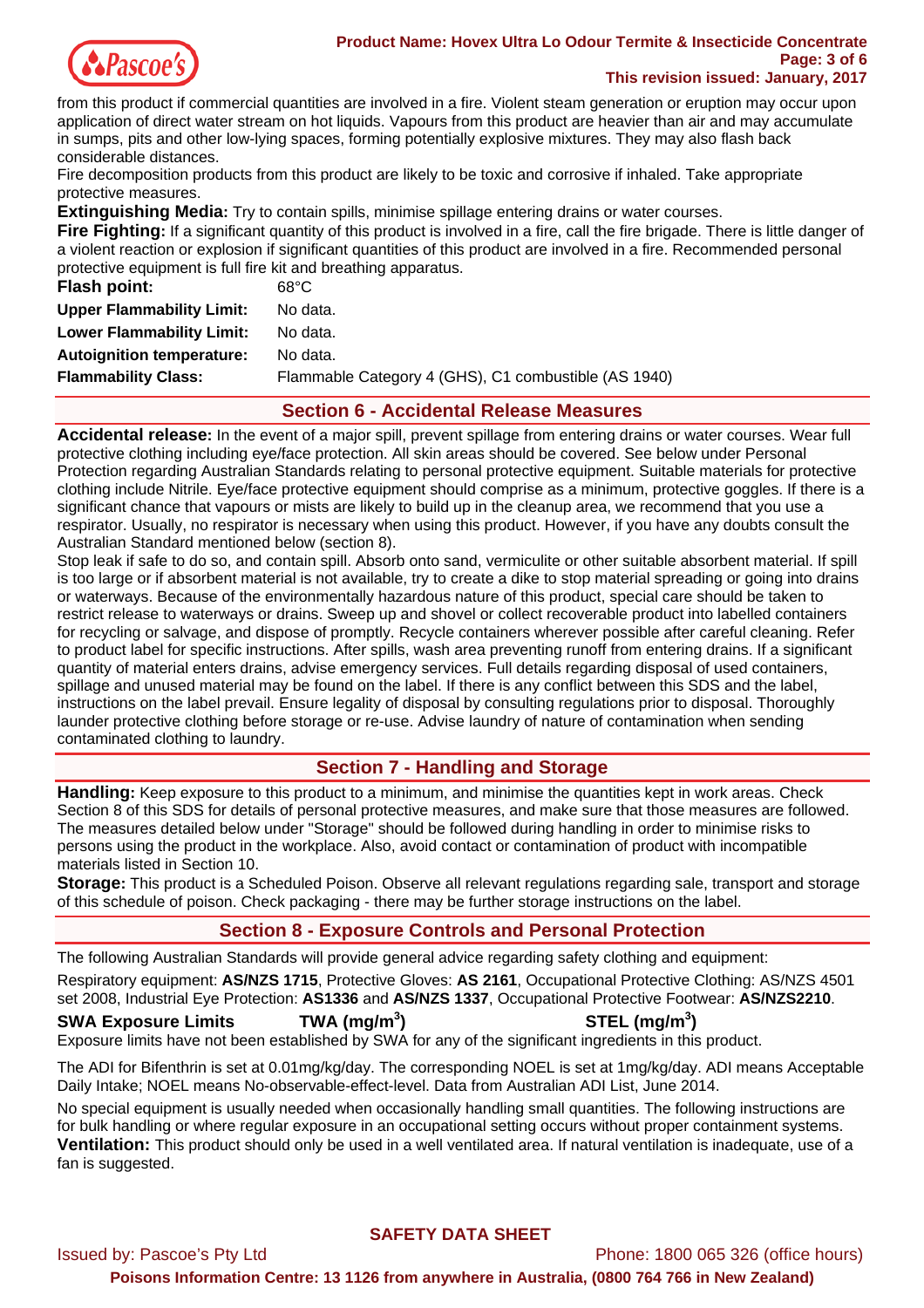

**Eye Protection:** Protective glasses or goggles should be worn when this product is being used. Failure to protect your eyes may cause them harm. Emergency eye wash facilities are also recommended in an area close to where this product is being used.

**Skin Protection:** Prevent skin contact by wearing impervious gloves, clothes and, preferably, apron. Make sure that all skin areas are covered. See below for suitable material types.

**Protective Material Types:** We suggest that protective clothing be made from the following materials: nitrile.

**Respirator:** Usually, no respirator is necessary when using this product. However, if you have any doubts consult the Australian Standard mentioned above.

Safety deluge showers should, if practical, be provided near to where this product is being handled commercially.

## **Section 9 - Physical and Chemical Properties:**

| <b>Physical Description &amp; colour:</b> | Clear straw to golden yellow liquid.             |
|-------------------------------------------|--------------------------------------------------|
| Odour:                                    | Aromatic hydrocarbon odour.                      |
| <b>Boiling Point:</b>                     | Not available.                                   |
| <b>Freezing/Melting Point:</b>            | No specific data. Liquid at normal temperatures. |
| <b>Volatiles:</b>                         | No data.                                         |
| <b>Vapour Pressure:</b>                   | No data.                                         |
| <b>Vapour Density:</b>                    | No data.                                         |
| <b>Specific Gravity:</b>                  | 0.88                                             |
| <b>Water Solubility:</b>                  | Emulsifiable.                                    |
| pH:                                       | No data.                                         |
| <b>Volatility:</b>                        | No data.                                         |
| <b>Odour Threshold:</b>                   | No data.                                         |
| <b>Evaporation Rate:</b>                  | No data.                                         |
| <b>Coeff Oil/water Distribution:</b>      | No data                                          |
| <b>Autoignition temp:</b>                 | No data.                                         |

## **Section 10 - Stability and Reactivity**

**Reactivity:** This product is unlikely to react or decompose under normal storage conditions. However, if you have any doubts, contact the supplier for advice on shelf life properties.

**Conditions to Avoid:** Protect this product from light. Store in the closed original container in a dry, cool, wellventilated area out of direct sunlight.

**Incompatibilities:** strong acids, strong bases, strong oxidising agents.

**Fire Decomposition:** Combustion forms carbon dioxide, and if incomplete, carbon monoxide and smoke. Water is also formed. May form hydrogen chloride gas, other compounds of chlorine. May form hydrogen fluoride gas and other compounds of fluorine. Carbon monoxide poisoning produces headache, weakness, nausea, dizziness, confusion, dimness of vision, disturbance of judgment, and unconsciousness followed by coma and death. **Polymerisation:** Polymerisation reactions are unlikely; they are not expected to occur.

# **Section 11 - Toxicological Information**

**Toxicity:** Bifenthrin is harmful to mammals when ingested. Large doses may cause incoordination, tremor, salivation, vomiting, diarrhoea, and irritability to sound and touch.  $LD_{50}$ , for Bifenthrin is about 54 mg/kg in female rats and 70 mg/kg in male rats. The  $LD_{50}$  for rabbits whose skin is exposed to Bifenthrin is greater than 2,000 mg/kg. Bifenthrin does not sensitize the skin of guinea pigs. Although it does not cause inflammation or irritation on human skin, it can cause a tingling sensation which lasts about 12 hours. It is virtually non-irritating to rabbit eyes. **Chronic Toxicity:** No information Available.

**Reproductive Effects:** The dose at which no toxic effect of Bifenthrin is observed on the mother (maternal toxicity NOEL) is 1 mg/kg/day for rats and 2.67 mg/kg/day for rabbits. At higher doses, test animals had tremors. The dose at which no toxic effect is observed on development (developmental toxicity NOEL) is 1 mg/kg/day for rats and is greater than 8 mg/kg/day for rabbits.

**Teratogenic Effects:** Bifenthrin does not demonstrate any teratogenic effects at the highest levels tested (100 ppm, approximately 5.5 mg/kg/day) in a two-generational study in rats.

**Mutagenic Effects:** Evidence of mutagenic effects from exposure to Bifenthrin are inconclusive. Studies of mouse white blood cells were positive for gene mutation. However, other tests of bifenthrin's mutagenic effects, including the Ames test and studies in live rat bone marrow cells, were negative.

**Carcinogenic Effects:** There was no evidence of cancer in a 2-year study of rats who ate as much as 10 mg/kg/day of Bifenthrin. However, an 87 week feeding study of mice with doses of 7, 29, 71, and 86 mg/kg showed a significantly higher, dose related trend of increased tumour incidence in the male urinary bladder. The incidence was significantly increased at 86 mg/kg/day. Also, females had higher incidences of lung cancer than the controls at doses of 7 mg/kg and higher. The EPA has classified Bifenthrin as a class C carcinogen, a possible human carcinogen.

## **SAFETY DATA SHEET**

Issued by: Pascoe's Pty Ltd Phone: 1800 065 326 (office hours) **Poisons Information Centre: 13 1126 from anywhere in Australia, (0800 764 766 in New Zealand)**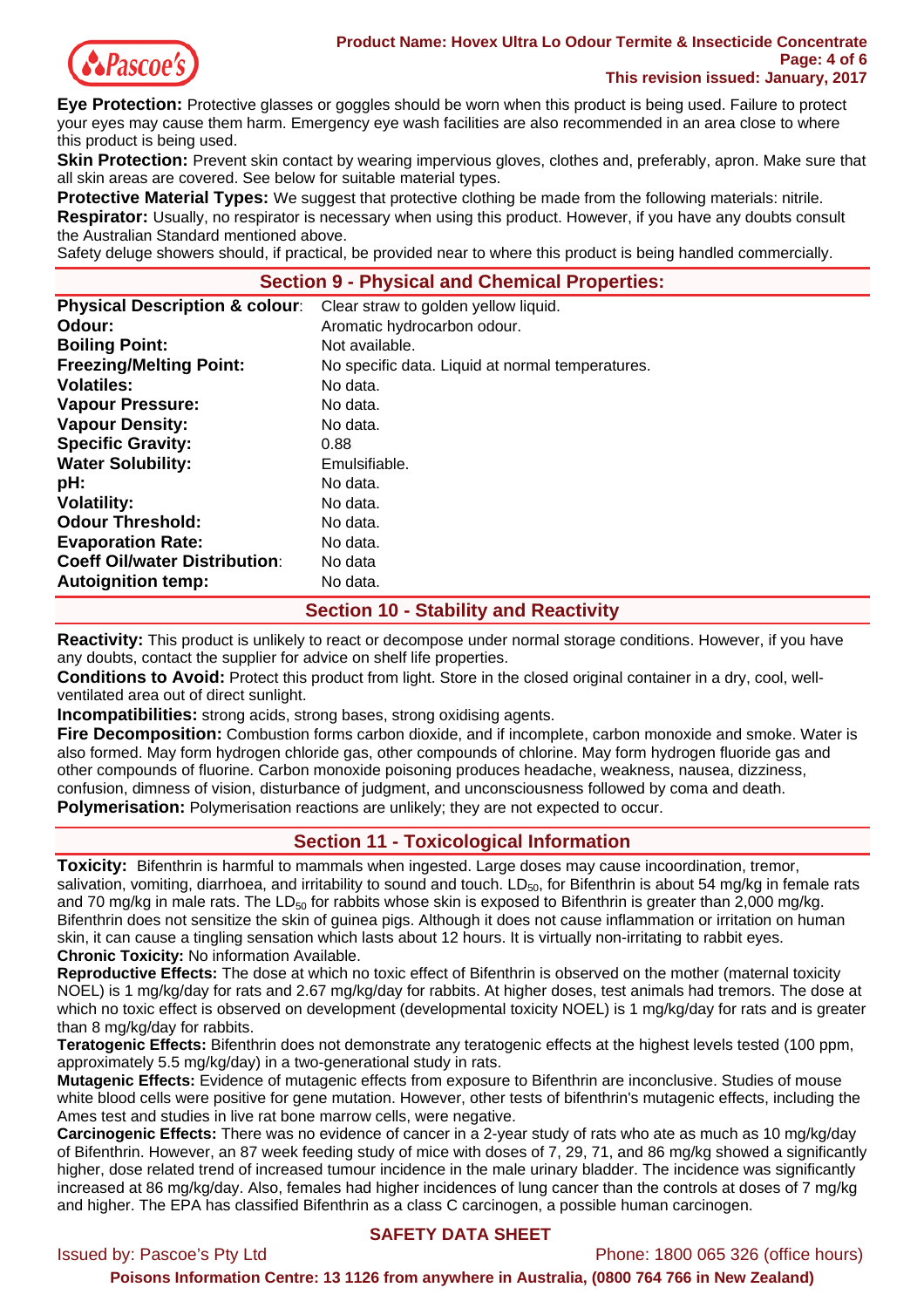

#### **Product Name: Hovex Ultra Lo Odour Termite & Insecticide Concentrate Page: 5 of 6 This revision issued: January, 2017**

**Organ Toxicity:** Pyrethroids are poisons that affect the electrical impulses in nerves, over-stimulating nerve cells causing tremors and eventually causing paralysis.

**Fate in Humans and Animals:** Bifenthrin is absorbed through intact skin when applied topically. It undergoes similar modes of breakdown within animal systems as other pyrethroid insecticides. In mammals, Bifenthrin is rapidly broken down and promptly excreted. Rats treated with 4 to 5 mg/kg, excreted 70 % in the urine and 20% in the faeces within 7 days. After 7 days, the remaining Bifenthrin was found accumulated in tissues with high fat content such as the skin and fat in males and females and the ovaries of females. Bifenthrin is less toxic to warm-blooded animals, such as mammals, than to cold-blooded animals. There is no data to hand indicating any particular target organs.

| <b>Classification of Hazardous Ingredients</b> |                       |  |
|------------------------------------------------|-----------------------|--|
| Ingredient                                     | Risk Phrases          |  |
| <b>Bifenthrin</b>                              | >=3%Conc<25%: Xn: R22 |  |
| Aromatic Hydrocarbons                          | Conc>=10%: Xn: R65    |  |
| <b>Potential Health Effects</b>                |                       |  |

# **Inhalation:**

**Short Term Exposure:** Available data shows that this product is harmful, but symptoms are not available. In addition product is an inhalation irritant. Symptoms may include headache, irritation of nose and throat and increased secretion of mucous in the nose and throat. Other symptoms may also become evident, but they should disappear after exposure has ceased.

**Long Term Exposure:** No data for health effects associated with long term inhalation.

# **Skin Contact:**

**Short Term Exposure:** This product causes skin numbness but further symptoms are not available. In addition product may be irritating, but is unlikely to cause anything more than mild transient discomfort.

**Long Term Exposure:** No data for health effects associated with long term skin exposure.

# **Eye Contact:**

**Short Term Exposure:** This product is an eye irritant. Symptoms may include stinging and reddening of eyes and watering which may become copious. Other symptoms may also become evident. If exposure is brief, symptoms should disappear once exposure has ceased. However, lengthy exposure or delayed treatment may cause permanent damage.

**Long Term Exposure:** No data for health effects associated with long term eye exposure.

# **Ingestion:**

**Short Term Exposure:** Significant oral exposure is considered to be unlikely. Because of the low viscosity of this product, it may directly enter the lungs if swallowed, or if subsequently vomited. Once in the lungs, it is very difficult to remove and can cause severe injury or death. However, this product is an oral irritant. Symptoms may include burning sensation and reddening of skin in mouth and throat. Other symptoms may also become evident, but all should disappear once exposure has ceased.

**Long Term Exposure:** No data for health effects associated with long term ingestion.

# **Carcinogen Status:**

**SWA:** No significant ingredient is classified as carcinogenic by SWA. **NTP:** No significant ingredient is classified as carcinogenic by NTP.

**IARC:** No significant ingredient is classified as carcinogenic by IARC.

# **Section 12 - Ecological Information**

Very toxic to aquatic organisms, may cause long-term adverse effects to the aquatic environment.

**Effects on Birds:** Bifenthrin is moderately toxic to many species of birds. The dietary concentration (8 day) at which half of the test animals die, the  $LC_{50}$ , is 1,280 ppm for mallard ducks and 4,450 ppm for bobwhite quail. The acute oral  $LD_{50}$  is 1,800 mg/kg for bobwhite quail and 2,150 mg/kg for mallard ducks. There is concern about possible bioaccumulation in birds.

**Effects on Aquatic Organisms:** Bifenthrin is very highly toxic to fish, crustaceans and aquatic animals. The LC<sub>50</sub> after a 96-hour exposure is 0.00015 mg/l for rainbow trout, 0.00035 mg/l for bluegill, and 0.0016 mg/l for Daphnia. Because of its low water solubility and high affinity for soil, Bifenthrin is not likely to be found in aquatic systems. **Effects on Other Animals (Nontarget species):** Bifenthrin is toxic to bees.

## **ENVIRONMENTAL FATE**

**Breakdown of Chemical in Soil & Groundwater:** Bifenthrin does not move in soils with large amounts of organic matter, clay and silt. It also has a low mobility in sandy soils that are low in organic matter. Bifenthrin is relatively insoluble in water, so there are no concerns about groundwater contamination through leaching. It's half-life in soil, the amount of time it takes to degrade to half of its original concentration, is 7 days to 8 months depending on the soil

# **SAFETY DATA SHEET**

Issued by: Pascoe's Pty Ltd Phone: 1800 065 326 (office hours)